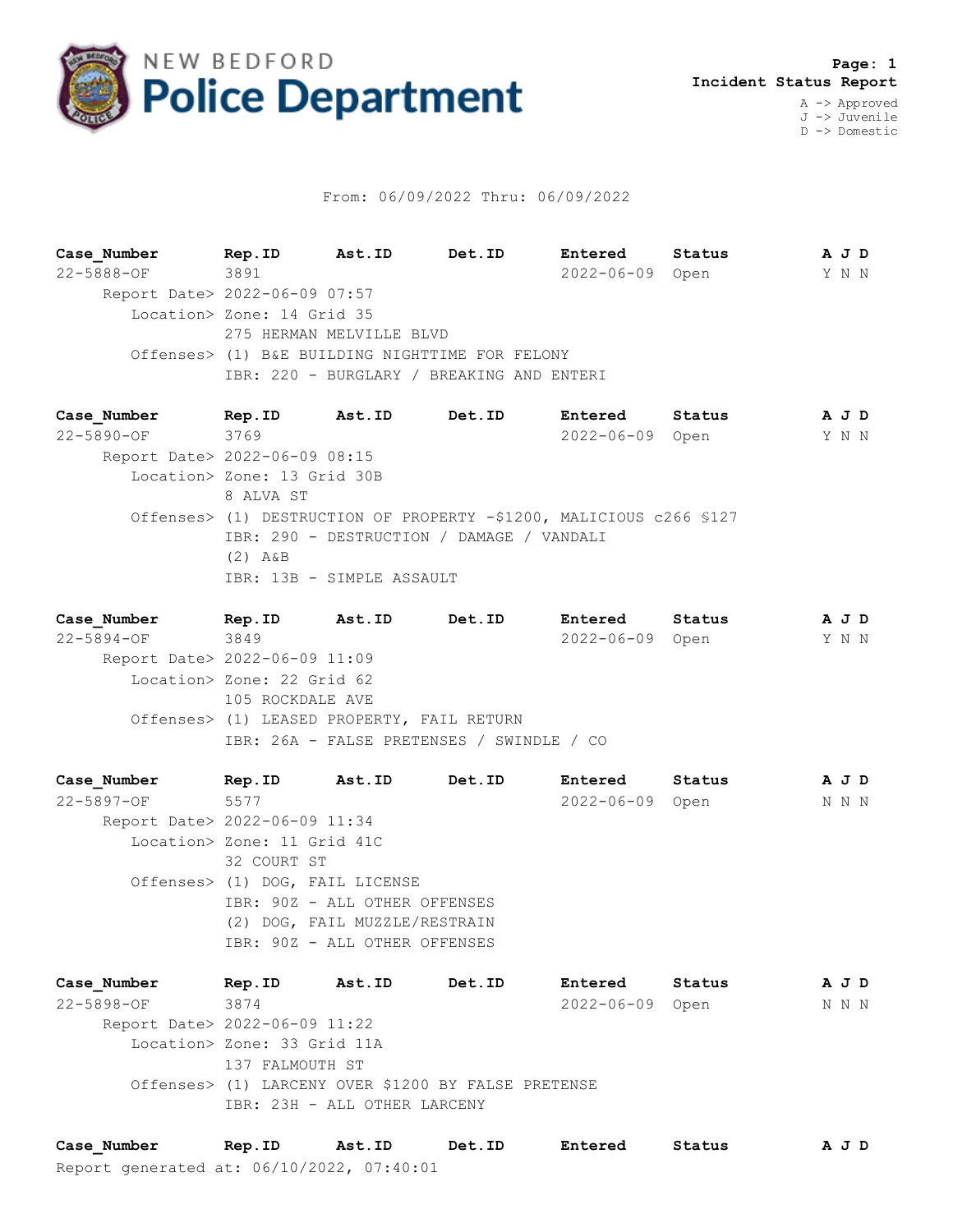

 **Page: 2 Incident Status Report**

> A -> Approved J -> Juvenile D -> Domestic

22-5900-OF 3871 2022-06-09 Open Y N N Report Date> 2022-06-09 12:47 Location> Zone: 32 Grid 23 13 BROOK ST Offenses> (1) THREAT TO COMMIT CRIME IBR: 13C - INTIMIDATION

**Case\_Number Rep.ID Ast.ID Det.ID Entered Status A J D** 22-5905-OF 3874 2022-06-09 Open N N N Report Date> 2022-06-09 14:39 Location> Zone: 33 Grid 12 98 SEABURY ST Offenses> (1) THREAT TO COMMIT CRIME IBR: 13C - INTIMIDATION

**Case\_Number Rep.ID Ast.ID Det.ID Entered Status A J D** 22-5909-OF 3972 4042 2022-06-09 Open N N N Report Date> 2022-06-09 16:27 Location> Zone: 13 Grid 33 482 PARK ST Offenses> (1) CREDIT CARD FRAUD UNDER \$1200 c266 §37B(g) IBR: 26A - FALSE PRETENSES / SWINDLE / CO

**Case\_Number Rep.ID Ast.ID Det.ID Entered Status A J D** 22-5910-OF 4105 2022-06-09 Open Y N N Report Date> 2022-06-09 15:20 Location> Zone: 33 Grid 16A 1737 ACUSHNET AVE Offenses> (1) SHOPLIFTING BY ASPORTATION IBR: 23C - SHOPLIFTING

**Case\_Number Rep.ID Ast.ID Det.ID Entered Status A J D** 22-5911-OF 3894 2022-06-09 Open Y N N Report Date> 2022-06-09 18:37 Location> Zone: 13 Grid 33 120 PARKER ST Offenses> (1) LARCENY OVER \$1200 BY FALSE PRETENSE IBR: 23H - ALL OTHER LARCENY

**Case\_Number Rep.ID Ast.ID Det.ID Entered Status A J D** 22-5912-OF 3970 2022-06-09 Open Y N N Report Date> 2022-06-09 18:29 Location> Zone: 13 Grid 30B 1145 KEMPTON ST Offenses> (1) SHOPLIFTING BY CONCEALING MDSE IBR: 23C - SHOPLIFTING

| Case Number | Rep.ID | Ast.ID | Det.ID | Entered         | Status | AJD   |  |  |
|-------------|--------|--------|--------|-----------------|--------|-------|--|--|
| 22-5913-OF  | 4109   | 4105   |        | 2022-06-09 Open |        | Y N N |  |  |

Report generated at: 06/10/2022, 07:40:01